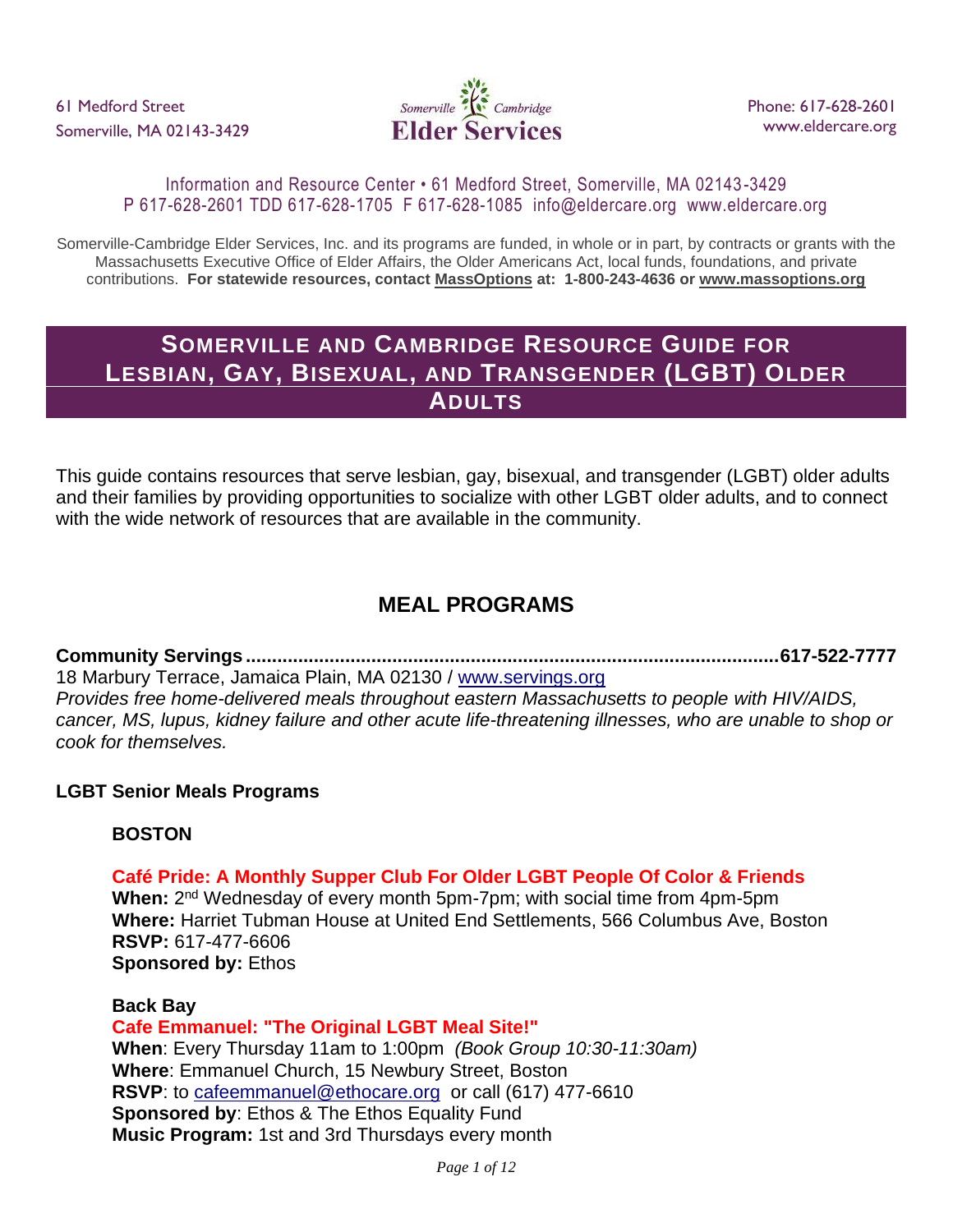#### **Roslindale**

### **Out to Brunch: Monthly Brunch & Social for Older LBT Women & Their Friends**

**When**: First Saturday of every month 11am to 1:00pm **Where**: Roslindale House, 120 Poplar Street Roslindale **RSVP**: outtobrunch@gmail.com or call (617) 522-6700 x306 **Sponsored by**: Ethos & The Ethos Equality Fund

#### **Jamaica Plain**

#### **Out 4 Supper: A Boston Supper Club for LGBT Seniors & Friends**

When: 1<sup>st</sup> Tuesday of every month, 6:00 to 8:00pm

**Where:** Mount Pleasant Home, 301 South Huntington Ave., Jamaica Plain **RSVP:** For more info or to RSVP - [www.ethocare.org o](http://r20.rs6.net/tn.jsp?e=00117viN8TZ6JMaD-CMDdtg5ZaQJNlpgERsPORicoyUToY8FmnxeRe551lRVpVYrSjmGXaCC1_qeuX27AlQ9B7Ujr3wzvxh1QX2FuDHKkvYvANr2SmtU0dkYKNXY0sCTPn9dPX4R8HGdbsGXNXfAzeF0j6iALmWIVhtAirCeP7ASkrGsQ3WTd0XkzWYbCkrwoy8tyDW9b3VC1ZWn3diO8OzF0bZJrcc77o5ta1gcTY4v5g=)r call [\(617\) 522-6700x306](tel:%28617%29%20522-6700x306) **Sponsored by:** Ethos Equality Fund, Mount Pleasant Home, Boston Commission on the Affairs of the Elderly

#### **BRAINTREE**

### **Monthly Brunch for LGBT Seniors & Friends**

**When**: Last Saturday of Every Month, 10am to 12pm (Except November and December) but there will be a Christmas Party on December.

**Where**: All Souls Unitarian Church, 196 Elm Street, Braintree

**RSVP**: 781-848-3910x372 Linda Kelly and [http://www.meetup.com/South-Shore-LGBT-](http://www.meetup.com/South-Shore-LGBT-Seniors)**[Seniors](http://www.meetup.com/South-Shore-LGBT-Seniors)** 

**Sponsored by:** South Shore Elder Services

### **CAMBRIDGE**

#### **Kate's Café**

**When**: 4th Wednesday of Every Month, 6:00pm to 8:00pm

**Where**: S&S Restaurant, 1334 Cambridge Street, Inman Square/Cambridge

**RSVP**: by Friday before - call (617) 628-2601 x3053 Dana Beguerie or [lgbtcafe@eldercare.org](mailto:lgbtcafe@eldercare.org) **Getting There**: MBTA Bus 68, 69, 83, 91 stops nearby\*

**Parking**: Three S&S Restaurant parking lots & street parking *\*Transportation available upon request for Cambridge and Somerville residents 60 and over who have difficulty taking public transportation or The Ride* **Sponsored by**: Somerville Cambridge Elder Services

### **FAIRHAVEN**

### **Fairhaven Supper Club**

**When**: 4th Wednesday of the month, 5 p.m. to 7 p.m. **Where**: Fairhaven Council on Aging, 229 Huttleston Ave, Fairhaven, MA **RSVP**: (508) 979-4029 **Sponsored by:** The Fairhaven Council on Aging, in partnership with Coastline Elderly Services

### **MALDEN**

### **Mystic Tea**

**When:** 3 rd Tuesday of every month, 4:00pm – 6:00pm **Where:** Mystic Valley Elder Services, 300 Commercial St. #19, Malden **RSVP:** Vida Poole at 781-388-2375 or email: vpoole@mves.org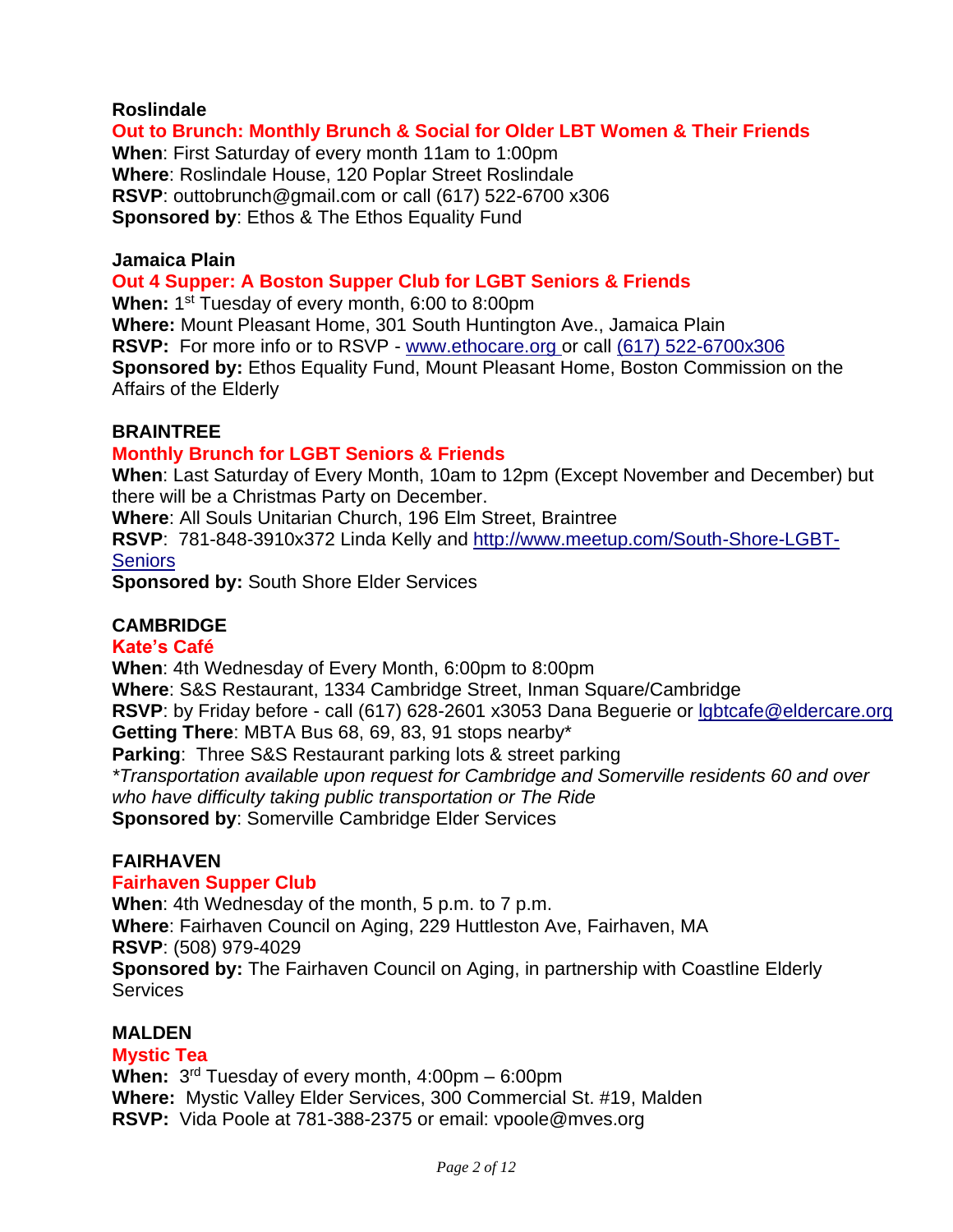**Sponsored by: Mystic Valley Elder Services** 

### **MERRIMAC**

### **LGBT Senior Social Connection**

**When**: 3rd Thursday of the month, 6:30 p.m. to 8 p.m. **Where**: Merrimac Senior Center, 100 East Main Street, Merrimac (Rt. 110) **RSVP**: Ron Bourque at Elder Services of Merrimac Valley 978-946-1476 or RBourque@ESMV.org; or Laura or Gerry at the Senior Center, (978) 346- 9549 Ldmailman@townofmerrimac.com **Sponsored by**: Merrimac Council on Aging and Elder Services of Merrimac Valley

### **NEWTON**

### **Dinner with the Newton Department of Senior Services Lesbian Gay Bisexual Transgender & Friends**

**When:** 3rd Wednesday of each month, 6:00 pm to 7:30 pm **Where:** Newton Senior Center, 345 Walnut Street, Newtonville **Getting there:** Accessible by MBTA bus lines 59, 503 and 504 & commuter rail. Taxi vouchers available for Newton residents. Parking available. **RSVP** : Allanah Seidmann 617-796-1670 or email ilevine@newtonma.gov

### **SALEM**

### **Over The Rainbow Supper Club**

**When**: 2nd Tuesday of every month, 5:00pm to 6:00pm **Where**: House of Seven Gables, 115 Derby Street, Salem **RSVP**: (978) 624-2261, Lisa Orgettaf **Sponsored by:** The Old and Bold Coalition of North Shore Elder Services

### **SHARON**

### **Lakeside Cafe**

**When:** 3rd Monday of every month, 11:00am to 1:00pm **Where**: Sharon Adult Center, 219 Massapoag Ave., Sharon **RSVP**: to Jayne Davis, HESSCO (781) 784-4944 or jdavis@hessco.org **Transportation**: Call Nancy Weiner, Sharon Adult Center (781) 784-8000 **Sponsored by:** HESSCO Elder Services and Sharon Adult Center

### **SOMERVILLE**

### **LGBT Monthly Lunch**

When: 2<sup>nd</sup> Wednesday of every month, 11:30am **Where**: Somerville Council on Aging, 167 Holland Ave, Somerville **RSVP**: Debby Higgins, [dhiggins@somervillema.gov](mailto:dhiggins@somervillema.gov) or 617-625-6600 x2321

### **WORCESTER**

### **Rainbow Lunch Club**

When: 2<sup>nd</sup> Wednesday of every month, 12:00 to 2:00pm **Where:** Unitarian Universalist Church of Worcester 90 Holden Street, Worcester **RSVP:** For more info or to RSVP by first Wednesday [\(508\) 756-1545 ext.339](tel:%28508%29%20756-1545%20ext.339) / [wlen@eswa.org](mailto:wlen@eswa.org) **Sponsored by:** Elder Services of Worcester Area, Worcester LGBT Elder Network, Unitarian Universalist Church of Worcester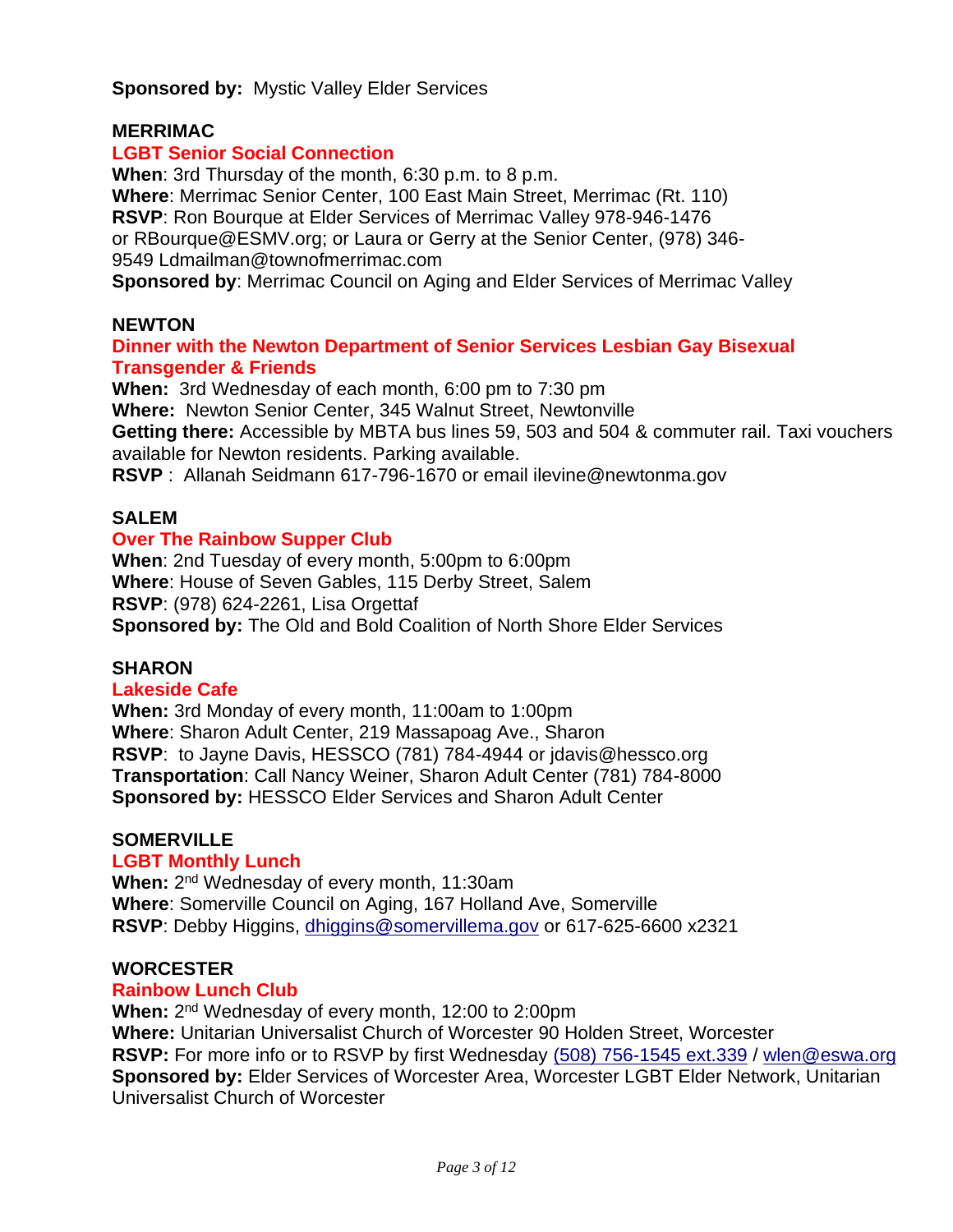**Somerville Cambridge Elder Services (SCES) .............................................................617-628-2601** 61 Medford Street, Somerville, MA 02143 / [www.eldercare.org](http://www.eldercare.org/) *Helps older adults remain safe and independent in their own homes by providing a wide range of supportive services. Offers resources, information, advice, and services to seniors, caregivers and*  disabled people in the community. SCES has partnered with the LGBT Aging Project to establish an *LGBT Task Force. Our mission: "SCES is committed to policies and procedures that are inclusive for LGBT individuals. We provide ongoing staff education and training regarding LGBT issues, and ongoing outreach efforts to LGBT older adults, caregiver, families and community agencies. Our mission is to increase awareness and visibility of the LGBT older adult community."*

# **HEALTH**

**AIDS Action Committee..................................................................................................617-437-6200** Local office/Cambridge Cares About AIDS, 359 Green Street, Cambridge, MA 02139 / [www.aac.org](http://www.aac.org/) *Community-based health organization whose mission is to stop the HIV/AIDS epidemic by preventing new infections and optimizing the health of those already infected. Provides services, education, advocacy and prevention.*

**Association of Gay and Lesbian Psychiatrists (AGLP)………………….Roy Harker, 215-222-2800** 4514 Chester Avenue, Philadelphia, PA 19143 / [www.aglp.org](http://www.aglp.org/) *Educates and advocates on LGBT mental health issues and provides referrals to LGBT-friendly providers.*

**Boston Living Center......................................................................................................617-236-1012** 29 Stanhope Street, Boston, MA 02116 / http://www.vpi.org/boston/ *Community drop-in center for people living with HIV/AIDS. Offers peer support, congregate meals, arts, educational seminars, social activities, and referrals to alternate health care.*

**Cambridge Insight Meditation Center………………………………………………………617-441-9038** 331 Broadway, Cambridge, MA, 02139 *Offers LGBTQ Practitioners' Sangha Meditation group one Friday every other month from, 7:00pm-9:00pm.(May 19th, July 21st, September 15, November 10). Madeline Klyne leads a sitting meditation and dharma discussion with tea and snacks to follow. Fee- \$5-\$10*

**Fenway Health.................................................................................................................617-267-0900** 1340 Boylston Street, Boston, MA 02215 / [www.fenwayhealth.org](http://www.fenwayhealth.org/) *Community Health Center serving the needs of the LGBT community. Offers mental health services, ongoing support groups, and medical services.*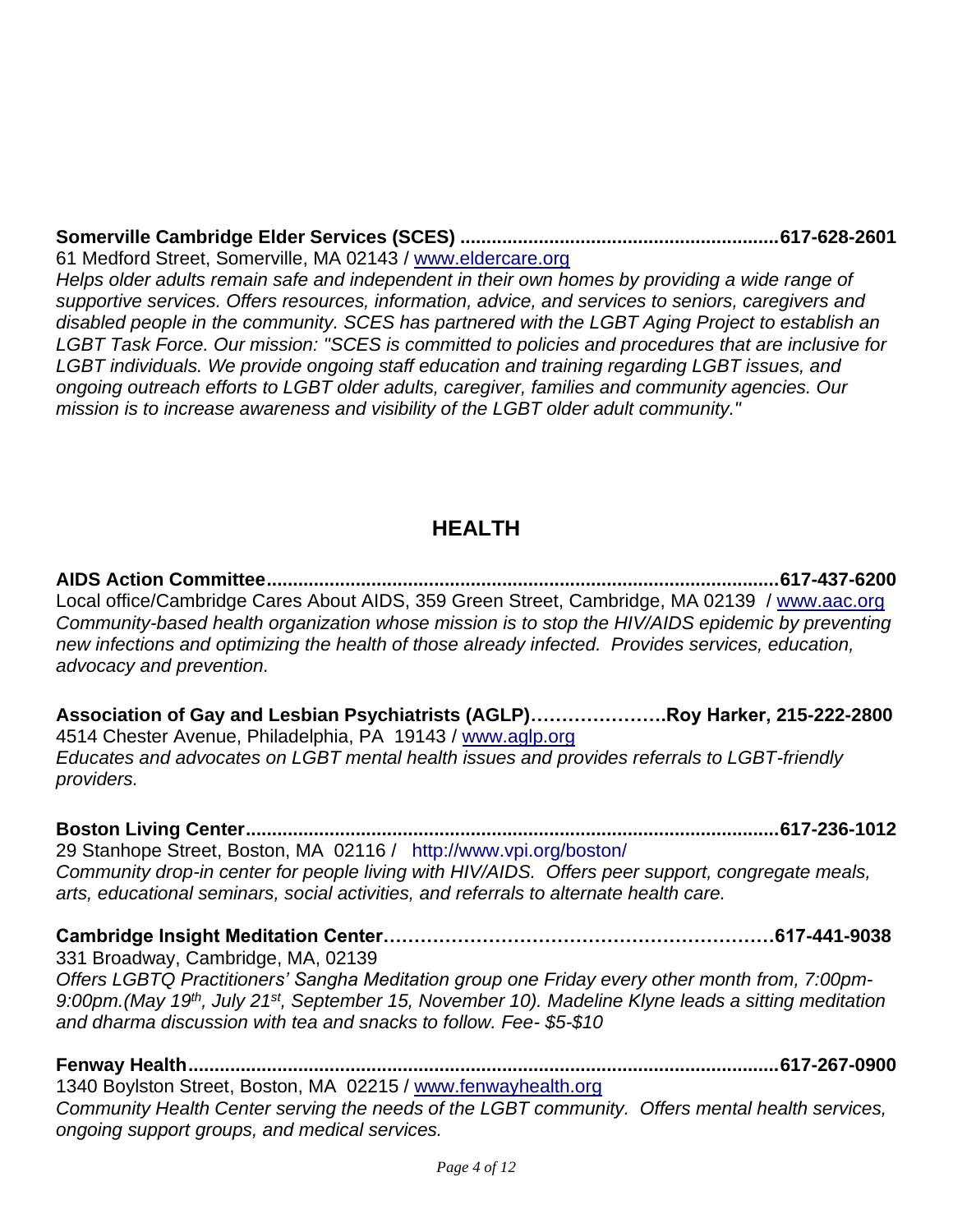# **Multicultural AIDS Coalition...........................................................................................617-442-1622**

31 Heath Street, Jamaica Plain, MA 02130 / [www.mac-boston.org](http://www.mac-boston.org/)

*The mission of the Multicultural AIDS Coalition (MAC) is to mobilize communities of color to end the HIV/AIDS epidemic. They also support broader community efforts to eradicate conditions that fuel the epidemic, including substance abuse, lack of health care access, homelessness, incarceration and oppression based on race, ethnicity, gender and sexual orientation. Programs provided include: prevention & screening, client support & services, community mobilization, technical assistance & capacity building, research, public policy & advocacy.* 

## **New England Association on HIV Over Fifty (NEAHOF)**

38 Chauncy Street #500, Boston MA 02111 http://hivoverfifty.org/ *Promoting availability of a full range of educational, prevention, service and health care programs for people 50+ affected by HIV.* 

#### **Somerville Council on Aging – FIT 4 LIFE .........................................................617-625-6600 x2315** 167 Holland St., Somerville, MA

*LBT Women's Fitness & Nutrition program. Meets every Tuesday &Thursday evening at 6pm. There is a \$10 monthly charge, scholarships available & sometimes covered by insurance. For more information, call Chris at x 2315 / ckowaleski@somervillema.gov.*

**The Triangle Program at Arbor-HRI Hospital................................................................800-222-2237** 227 Babcock Street, Brookline, MA 02446 / [www.arbourhealth.com](http://www.arbourhealth.com/) *Partial hospitalization program that comprehensively responds to the complex mental health needs of LGBT people. Provides treatment for LGBT individuals who are dealing with co-occurring mental health issues, including trauma and/or substance disorders.*

## **SUPPORT GROUPS**

**Alcoholics Anonymous ..................................................................................................617-426-9444** http://www.geocities.ws/dallasuapace/aa.html *Listing of gay-friendly AA meetings in Boston and Cambridge.*

**Fenway Health.................................................................................................................617-267-0900** 1340 Boylston Street, Boston, MA 02215 **Para Información en Español, 617-927-6460** [www.fenwayhealth.org](http://www.fenwayhealth.org/) **LGBT Helpline, 617-267-9001 / 888-340-4528**

*Community Health Center serving the needs of LGBT community. Offers mental health services, ongoing support groups, and medical services. Call the main number or visit website for other groups of interest.*

LGBT Senior Support Services and LGBT Bereavement Groups: Bob Linscott, LGBT Aging Project, [857-313-6590](tel:8573136590)

Therapy and Support Groups: Behavioral Health, [617-927-6202](tel:6179276202)

**Greater Boston Parents, Families, and Friends of Lesbians and Gays (PFLAG)......781-891-5966** 85 River Street, Suite 3A, P.O. Box 541619, Waltham, MA 02454 / [www.pflag.org](http://www.pflag.org/) **866-427-3524**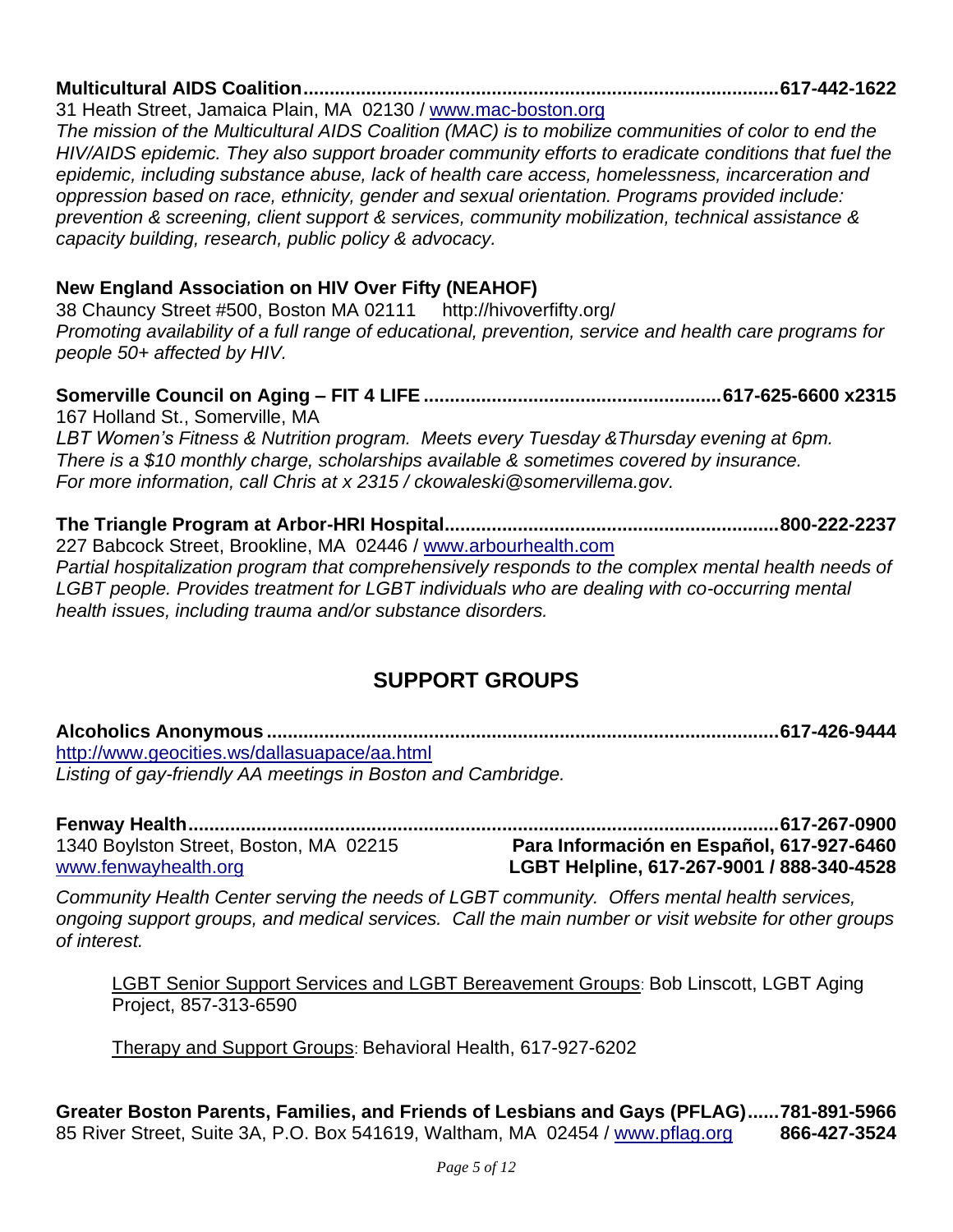*Helping to change attitudes and create an environment of understanding toward LGBT community through support, education and advocacy.*

**K Street............................................................................................................................508-450-8695** Office: 74 Kilmarnock Street, Boston, MA 02215 / [www.k-street.com](http://www.k-street.com/) Mail: K-Street Facility Committee, P.O. Box 230358, Boston, MA 02123 *Safe meeting space for members and friends of the gay, lesbian, bisexual & transgender community who are seeking recovery from addictions, abuse and/or discrimination. Several groups are offered.*

*LGBT Alzheimer's Caregiver Support Group* **..............................................................[.617-868-6718](tel:6178686718)** *The Alzheimer's Association MA/NH Chapter is pleased to introduce a support group for caregivers of someone with a diagnosis of Alzheimer's disease or a related disorder. Offered in person and over the telephone for six sessions. This group will provide LGBT caregivers the opportunity to connect with other LGBT caregivers who are caring for a loved one with dementia. Thursday mornings from 10:30 to 11:30 a.m. Contact Brooke Patterson at [the](tel:6178686718) number above or at [bpatterson@alz.org.](mailto:bpatterson@alz.org)*

**LGBT Caregiver Support Group ................................................LGBT Aging Project, 857-313-6590** *This is a free monthly group that welcomes new members to talk about the impact of providing care for a partner, parent, sibling, spouse or friend. Come for stress relief, resources and understanding. The group meets the first Monday of the month, 6pm – 7:30 pm in Jamaica Plain, MA. Sponsored by the LGBT Aging Project and the Caregiver Alliance of Suffolk County.*

**The Network/La Red .......................................................................................................617-695-0877** P.O. Box 6011, Boston, MA 02114 / [www.thenetworklared.org](http://www.thenetworklared.org/)

*Survivor-led organizing to end partner abuse. The Network/La Red hotline provides emotional support, information, short-term emergency safehome and safety planning for lesbian, gay, bisexual, queer and/or transgender (LGBQ/T) folks, as well as folks in SM/Kink and polyamorous communities who are being abused or have been abused by a partner(s).*

**New England Gay, Lesbian, Bisexual & Transgender Veterans, Inc ..........................617-628-2810** P.O. Box 657, Canton, MA 02021 / [www.newengland-glbt-vets.com](http://www.newengland-glbt-vets.com/) *Support organization for LGBT and heterosexual active duty, reserve and veteran members of the United States Armed Forces, their families, friends and supporters.*

## **Parkinson's Disease Support & Discussion Group for the LGBT community** *...........***[617-522-0397](tel:6175220397)**

566 Columbus Ave, Boston / [rudykikel@gmail.com](mailto:rudykikel@gmail.com) *Third Thursday of each month at 7 p.m. at the Harriet Tubman House at United South End Settlements. For more information contact Rudy Kikel at the number above or email [rudykikel@gmail.com.](mailto:rudykikel@gmail.com)*

**Women with HIV ……………….Sandy McLaughlin, 617-724-0050 / Jennifer Kubic, 617-724-2476**  *A membership group of women who meet twice monthly to offer mutual support to others living with HIV. This group is offered thru Massachusetts General Hospital and meets the 1st and 3rd Friday of the month.*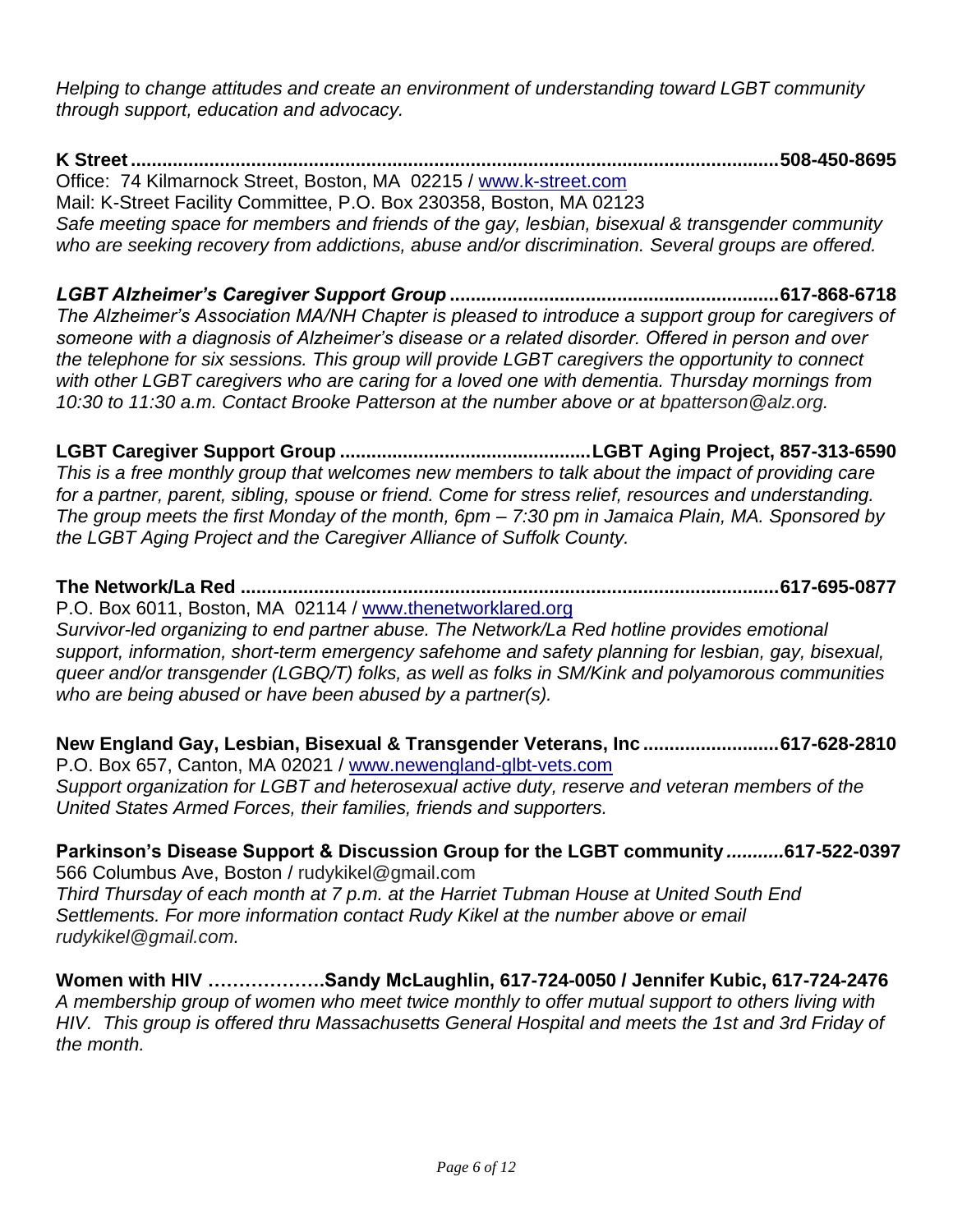## **SOCIAL GROUPS**

**Bisexual Resource Center (BRC) ..................................................................................617-424-9595** P.O. Box 170796, Boston, MA 02117/ biresource.net *An international organization providing education about and support for bisexual and progressive issues. Resources also available through Facebook, Tumblr, and Twitter.*

**Boston Gay Men's Chorus .............................................................................................617-542-7464** Office: 95 Berkeley Street, Suite 410, Boston, MA 02116 / [www.bgmc.org](http://www.bgmc.org/) *One of New England's largest community-based choruses. Complete contact form on website to be contacted regarding an audition to join.* 

**Boston Prime Timers......................................................................................................617-286-4440** 485 Columbus Avenue, Boston, MA 02118 / [www.bostonprimetimers.org](http://www.bostonprimetimers.org/) *Boston-area social network of mature gay and bisexual men. Meets one Saturday each month.*

### **Cambridge Men's Group**

[www.cambridgemen.org](http://www.cambridgemen.org/) / [CambridgeMen@comcast.net](mailto:CambridgeMen@comcast.net) *A social group for gay and bi men and their friends. The group meets regularly for social & other events, either at member's homes, local restaurants, theater or movie excursions, day trips, etc. Members live or work in Cambridge, Somerville, Arlington, Medford, Boston & beyond.*

**Cambridge Women's Center..........................................................................................617-354-8807** 46 Pleasant Street, Cambridge, MA 02139 / [www.cambridgewomenscenter.org](http://www.cambridgewomenscenter.org/) *Resources, info, networking, referrals, social & support groups, and individual counseling. Offers several support groups, including a Coming Out Discussion Group for women of all ages.*

**Compass................................................................................................................................................** Website:<http://www.compassftm.org/index.html> / Email: [compassftm@gmail.com](mailto:compassftm@gmail.com) *New England area female-to-male (FTM) trans support, information, and social group for people assigned female at birth who feel that is not an accurate or complete description of their gender.*

**Keshet..............................................................................................................................617-524-9227** 284 Amory Street, Jamaica Plain, MA 02130 / http://www.keshetonline.org/ *Inclusive community for LGBT Jews in Greater Boston.*

### **Lesbians Available for Fun and Networking (LAFFAN)**

P.O. Box 324, Lynnfield, MA 01940 /<http://www.reocities.com/westhollywood/park/6642/join.html> *Boston-area social organization offering a wide variety of social events.*

## **Old Lesbians Organizing for Change (OLOC)**

P.O. Box 5853, Athens, OH 45701 / [www.oloc.org](http://www.oloc.org/) *National network of lesbians 60+ confronting [ageism](http://www.oloc.org/resources/what_is_ageism.html) through education and public discourse.*

**OUTVETS.........................................................................................................................617-600-8186** Boston, MA / www.outvets.com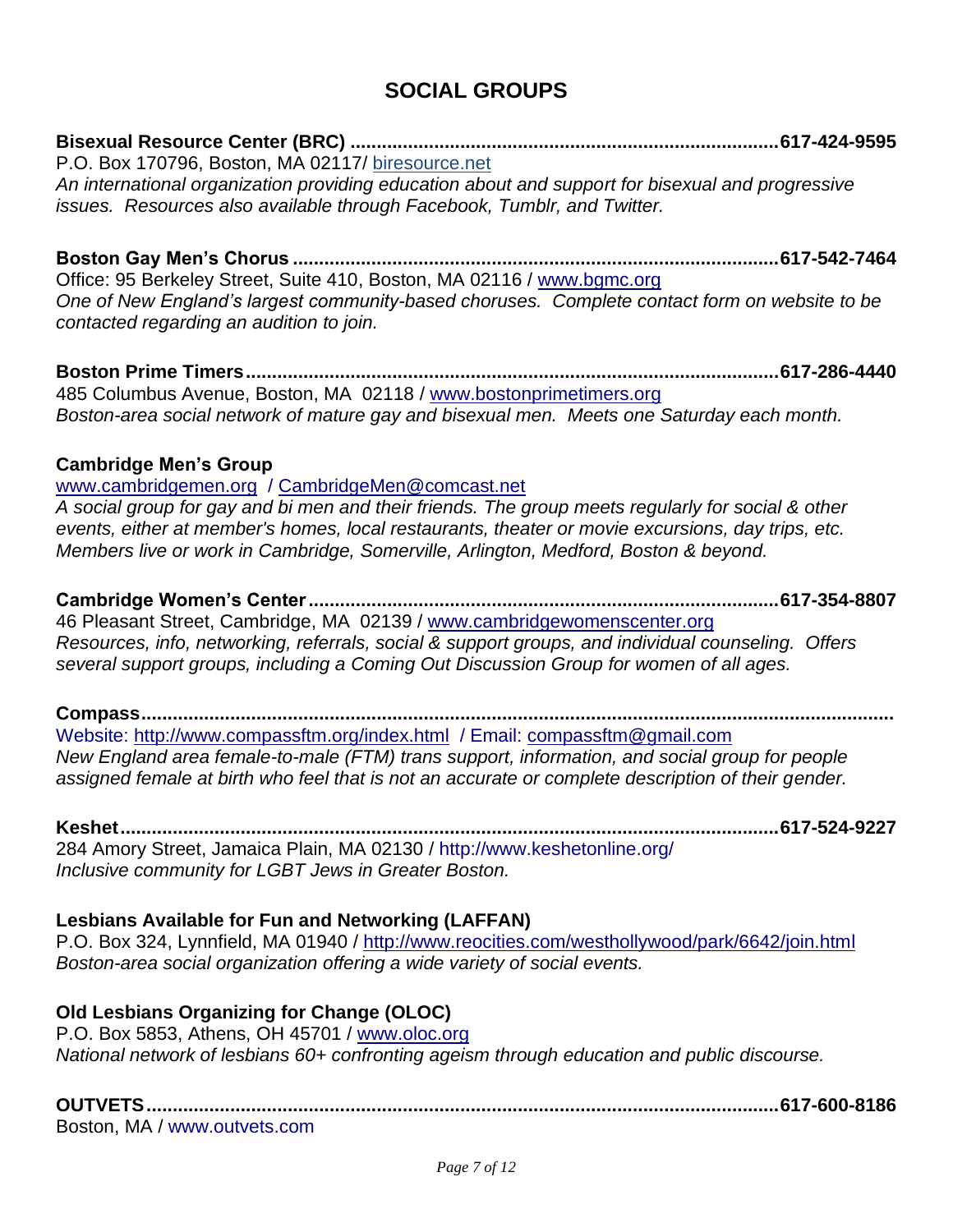*Fosters community among LGBTQ veterans and active service members. Raises the visibility of this community through their Living History Project.*

### **Ova4D**

### <http://groups.yahoo.com/group/Ova4D>

*Ova4D is a social group for lesbians and bisexual women born women, over the age of 40 in the Boston, MA area. We're all about building community, supporting each other, and having fun. Members may post social events for our community on our message board, and propose "meetups" via email to the Organizer.* 

### **Rainbow Lifelong Learning Institute (LLI)**

[www.Rainbowlliboston.org](http://www.rainbowlliboston.org/) / rainbowlliboston@gmail.com *Offers lesbian, gay, bisexual and transgender seniors and friends the opportunity to build and strengthen community through educational programs and social activities.* 

### **RALLY**

### [www.meetup.com/RALLY\\_/](http://www.meetup.com/RALLY_/)

*Boston-area social group providing opportunities for LBT women 55 and older (and their partners of any age) to gather together in a supportive atmosphere. Offers both small and large social, recreational, and cultural events.*

**Somerville Council on Aging ...............................................................................617625-6600 x2300** <http://www.somervillema.gov/departments/council-on-aging>/ *[MBastardi@Somervillema.gov](mailto:MBastardi@Somervillema.gov) LGBTQ event night the 3rd Monday of every month with the exception of City Holidays and snow emergencies. The Atrium has been booked for 5:30 PM on these days. Contact Maureen Bastardi for more information on event details.*

**Stonewall Communities Lifelong Learning Institute (LLI)...........................................617-287-7312** [https://www.umb.edu/olli/sigs/stonewall\\_at\\_olli](https://www.umb.edu/olli/sigs/stonewall_at_olli)

*Community-building and learning, by and for older lesbians and gay men and their allies. Offers study groups, social events, day trips and workshops on diverse topics at UMass Boston. Email [ollireg@gmail.com](mailto:ollireg@gmail.com) for more information.* 

**Tiffany Club of New England .........................................................................................781-891-9325** P.O. Box 540071, Waltham, MA 02454 / [www.tcne.org](http://www.tcne.org/) *A non-profit social and support club for transgender people in the New England region.*

**Voices Rising ..................................................................................................................617-396-7086** P.O. Box 300476, Jamaica Plain, MA 02130 / [www.voicesrising.org](http://www.voicesrising.org/) *Women's chorus: We sing together to give voice to our lives, identities and beliefs, and to celebrate the diverse lesbian, gay, bisexual, transgender and women's communities in and around Boston. The chorus meets Tuesday evenings, 6:30-9:30, First Church Boston, 66 Marlborough Street, Boston. Auditions required. Please e-mail auditions@voicesrising.org for more information.*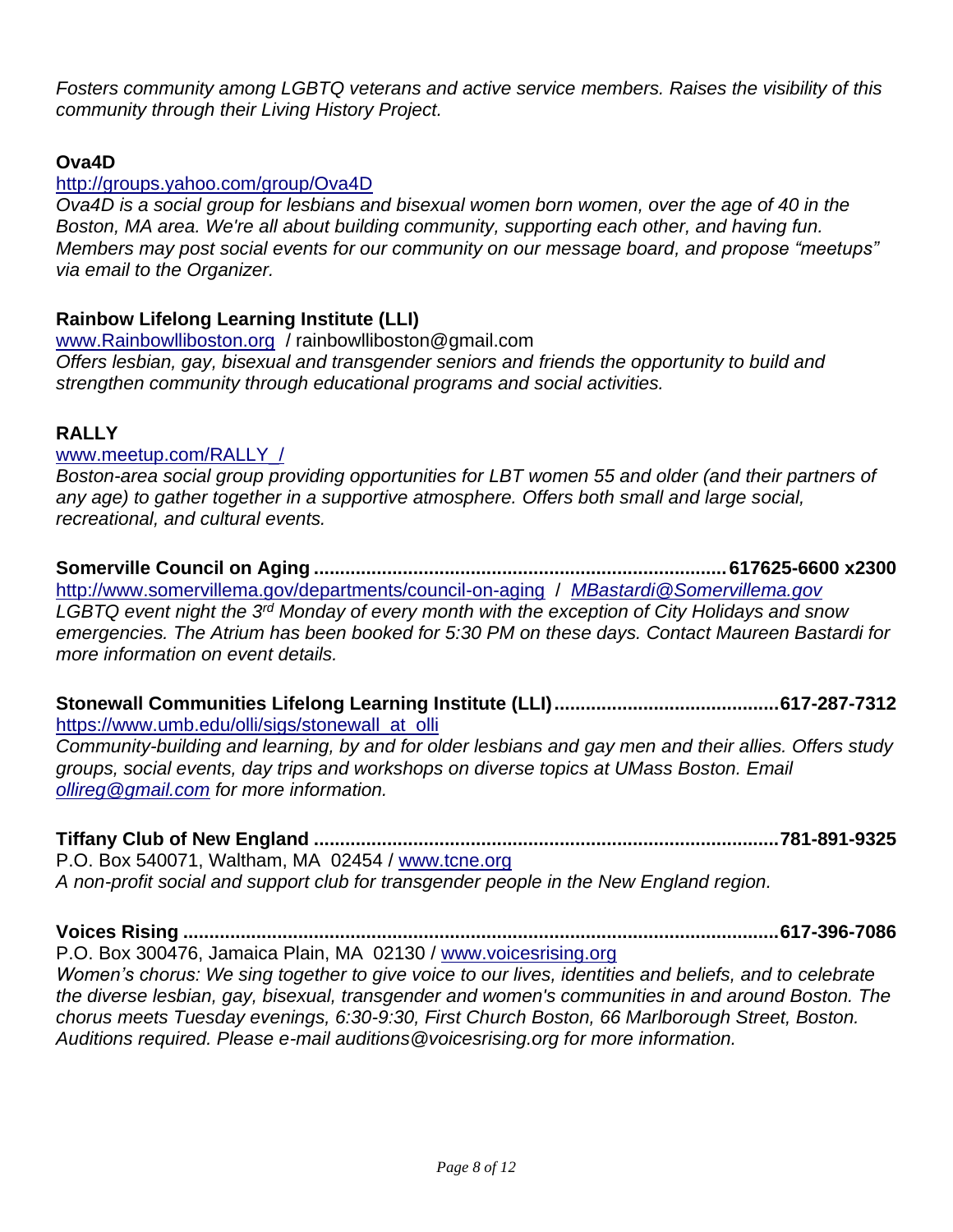# **FAITH COMMUNITIES**

| P.O. Box 1268, Brookline, MA 02446 / www.amtikva.org Boston-area community of LGBT Jews.                                                              |  |
|-------------------------------------------------------------------------------------------------------------------------------------------------------|--|
|                                                                                                                                                       |  |
| 136 Magazine Street, Cambridge, MA 02139 / www.eitz.org                                                                                               |  |
|                                                                                                                                                       |  |
| Office: Boston Living Center, 29 Stanhope St., Boston, MA 02116 / www.dignityboston.org<br>Mail: P.O. Box 408, Boston, MA 02117                       |  |
| Weekly Liturgy: Sundays at 5:00 p.m., St. John Stephen's Church, 419 Shawmut Avenue, Boston                                                           |  |
| First Congregational Church of Cambridge, United Church of Christ617-547-2724<br>11 Garden Street, Cambridge, MA 02138 / www.firstchurchcambridge.org |  |
|                                                                                                                                                       |  |
| 89 College Avenue, Somerville, MA 02144 / www.firstchurchsomerville.org                                                                               |  |
| 3 Church Street, Cambridge, MA 02138 / www.firstparishcambridge.org                                                                                   |  |
|                                                                                                                                                       |  |
| 1555 Massachusetts Ave, Cambridge 02138 / www.he-umc.org                                                                                              |  |
| 1 Harvard Yard, Cambridge, MA 02138 / www.memorialchurch.harvard.edu                                                                                  |  |
|                                                                                                                                                       |  |
|                                                                                                                                                       |  |
| 1151 Massachusetts Avenue, Cambridge, MA 02138 / www.oldcambridgebaptist.org                                                                          |  |
| A progressive, liberal American Baptist Congregation, with a lesbian and gay group.                                                                   |  |
|                                                                                                                                                       |  |
| 8 Tremont Street, Cambridge, MA 02319 / www.tremontstreetshul.org                                                                                     |  |
| An independent synagogue in Cambridge offering both egalitarian and orthodox services on the                                                          |  |
| Sabbath We offer a warm friendly environment to our members and quests. Please note our                                                               |  |

*Sabbath. We offer a warm, friendly environment to our members and guests. Please note our sanctuary is handicap accessible, however our restrooms and function space are not. Email [office@tremontstreetshul.org.](mailto:office@tremontstreetshul.org)*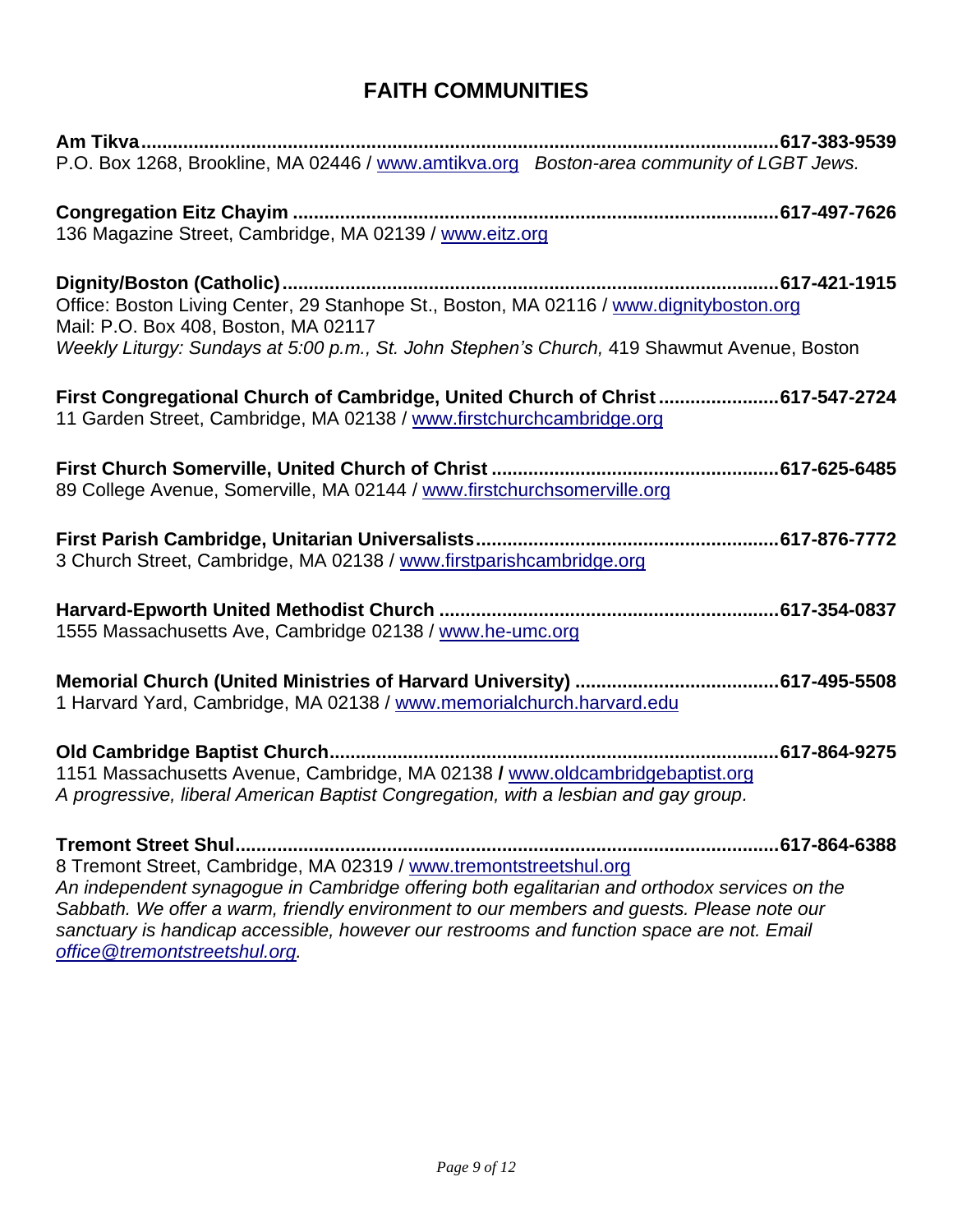## **LEGAL SERVICES**

## **Gay & Lesbian Advocates and Defenders (GLAD).......................................................617-426-1350**

30 Winter Street, Suite 800, Boston, MA 02108 / [www.glad.org](http://www.glad.org/) *Legal rights organization dedicated to ending discrimination based on sexual orientation, HIV status, and gender identity and expression. Provides litigation, advocacy and education. Operates legal information and referral hotline between 1:30 and 4:30 Mon-Fri.*

### **Greater Boston Legal Services (GBLS)**

[www.gbls.org](http://www.gbls.org/) Main Office: 197 Friend Street, Boston, MA 02114*...........................................................***617-371-1234** Cambridge/Somerville Legal Services (CASLS) *...............................................................***617-603-2700** 60 Gore Street, Suite 203, Cambridge, MA 02141 *Provides free civil legal advice and services through several different programs: Senior Citizens Law Project, Medicare Advocacy Project, LGBT Elder Legal Rights Project.* 

## **ADVOCACY**

**American Civil Liberties Union (ACLU).........................................................................617-482-3170** 211 Congress Street, Boston, MA 02110 [/https://www.aclu.org/issues/lgbt-rights](https://www.aclu.org/issues/lgbt-rights)

*Works to defend and preserve individual rights and liberties specifically regarding Constitutional Law, including First Amendment rights, equal protection, due process, privacy rights, police brutality and the rights of society's most vulnerable. They do not work with issues surrounding Family Law. They are familiar with LGBT rights and issues.* 

**Cambridge LGBTQ+ Commission .................................................................................617-349-4329** 795 Massachusetts Ave, Cambridge, MA 02139 www.cambridgema.gov/Departments/lgbtqpluscommission *The GLBT Commission meets monthly to work on LGBT issues in the city, and is open to the public.*

**The History Project.........................................................................................................617-266-7733** 29 Stanhope Street, Boston, MA, 02116 / [www.historyproject.org](http://www.historyproject.org/) *Non-profit documenting the history of lesbian, gay, bisexual, transgender, and queer communities of Boston and the greater New England area. Extensive archives of LGBTQ community history.*

**Human Rights Campaign (HRC) ....................................................................................202-628-4160** 1640 Rhode Island Ave., N.W., Washington, D.C. 20036-3278 / [www.hrc.org](http://www.hrc.org/) *Civil rights organization working to achieve lesbian, gay, bisexual and transgender equality*

**The LGBT Aging Issues Network (LAIN).......................................................................415-974-9641** 575 Market Street, Suite 2100, San Francisco, CA 94105 / [www.asaging.org/LAIN](http://www.asaging.org/LAIN) *A constituent group of the [American Society on Aging \(ASA\).](http://www.asaging.org/) Works to raise awareness about the concerns of LGBT older adults. Their website provides a directory of resources on LGBT aging, articles in group newsletter, and information on events & activities.*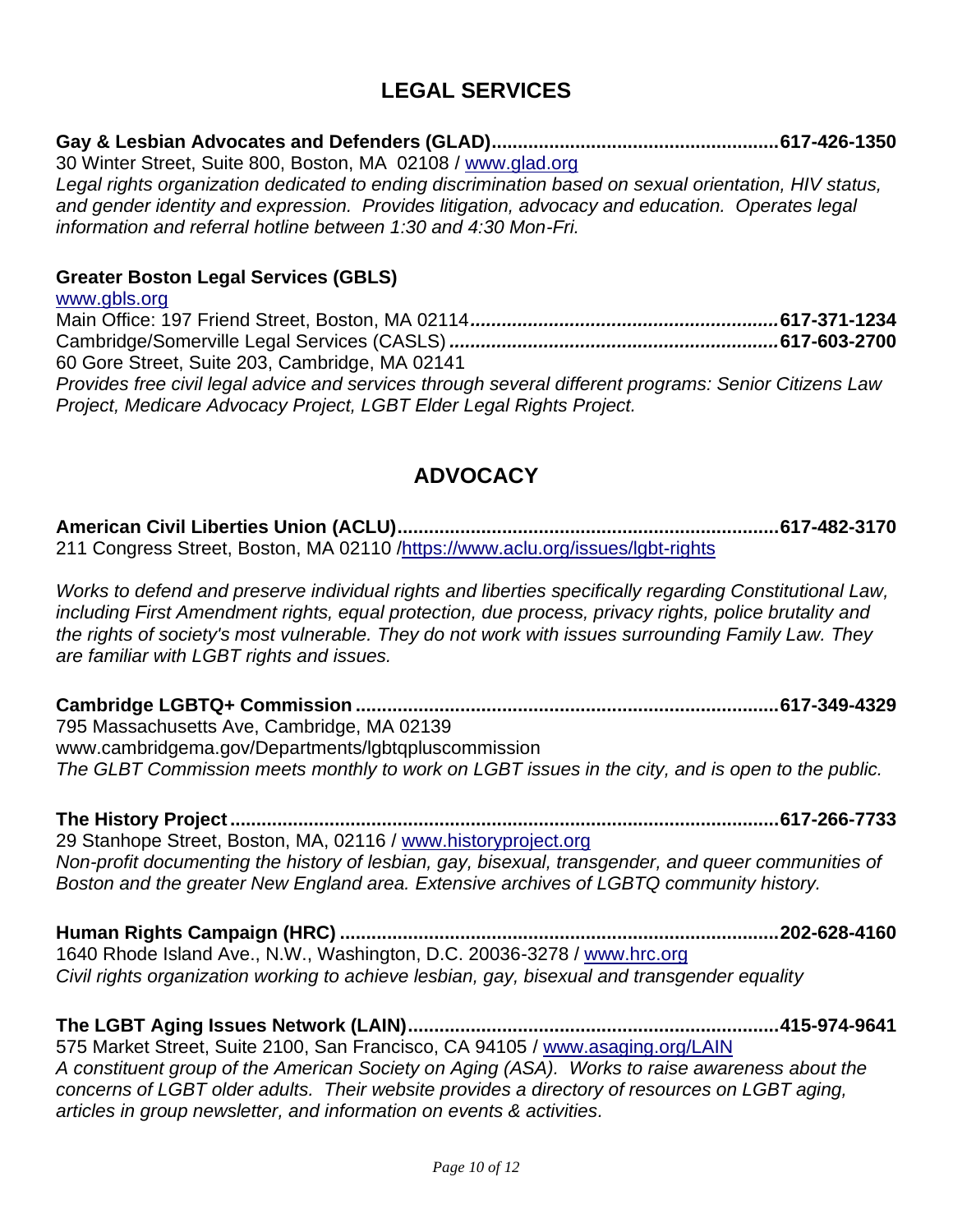# **LGBT Aging Project at Fenway Institute.......................................................................857-313-6590**

1340 Boylston St., Boston, MA 02215 / [www.lgbtagingproject.org](http://www.lgbtagingproject.org/) *Works to ensure that lesbian, gay, bisexual, and transgender older adults have equal access to the life-prolonging benefits, protections, services, & institutions that heterosexual neighbors take for granted.*

#### **Mass Equality..................................................................................................................617-878-2300** 14 Beacon Street, Suite 620, Boston, MA 02108 / [www.massequality.org](http://www.massequality.org/)

*MassEquality is the leading statewide grassroots advocacy organization working to ensure that everyone across Massachusetts can thrive from cradle to grave without discrimination and oppression based on sexual orientation, gender identity, or gender expression.*

## **National Gay and Lesbian Task Force (NGLTF)** www.thetaskforce.org

Local Office: 1151 Mass. Ave., Cambridge, MA 02138....................................................**617-492-6393** National Office: 1325 Mass. Ave. NW, Suite 600, Washington, DC 20005......................**202-393-5177** *Civil rights and advocacy organization working to build the grassroots political strength of the LGBT community by training state and local activists and leaders, working to strengthen the infrastructure of state and local allies, and organizing broad-based campaigns to build public support for complete equality for LGBT people.* 

**Services and Advocacy for GLBT Elders (SAGE)........................................................212-741-2247** 305 7th Avenue, 15th Floor, New York, NY 10001 / [www.sageusa.org](http://www.sageusa.org/) *Non-profit agency dedicated to serving lesbian, gay, bisexual, and transgender older adults. Provides programs and services for the aging LGBT community, technical assistance and training to expand* 

*opportunities for LGBT older adults across the country, and provides a national voice on LGBT aging issues.*

**Somerville Commission for the LGBT Community...........................................617-625-6600 x2404** Andra Oshinsky, LGBTQ Liaison City Hall Annex, 50 Evergreen Avenue, Somerville, MA 02145 *Contact with suggestions, concerns or complaints regarding city programs, policies and procedures.*

**Transgender American Veterans Association (TAVA) ................................................718-849-5665** PO Box 4513, Akron, OH 44310 / [www.tavausa.org](http://www.tavausa.org/) *Works to ensure that transgender veterans receive appropriate care for medical conditions. Educates the Department of Veterans Affairs (VA) and the Department of Defense (DoD) on issues regarding fair and equal treatment of transgender and transsexual individuals. NOT and emergency number*

**Veterans Crisis Hotline …………………………………………………………………….....800-273-8255**